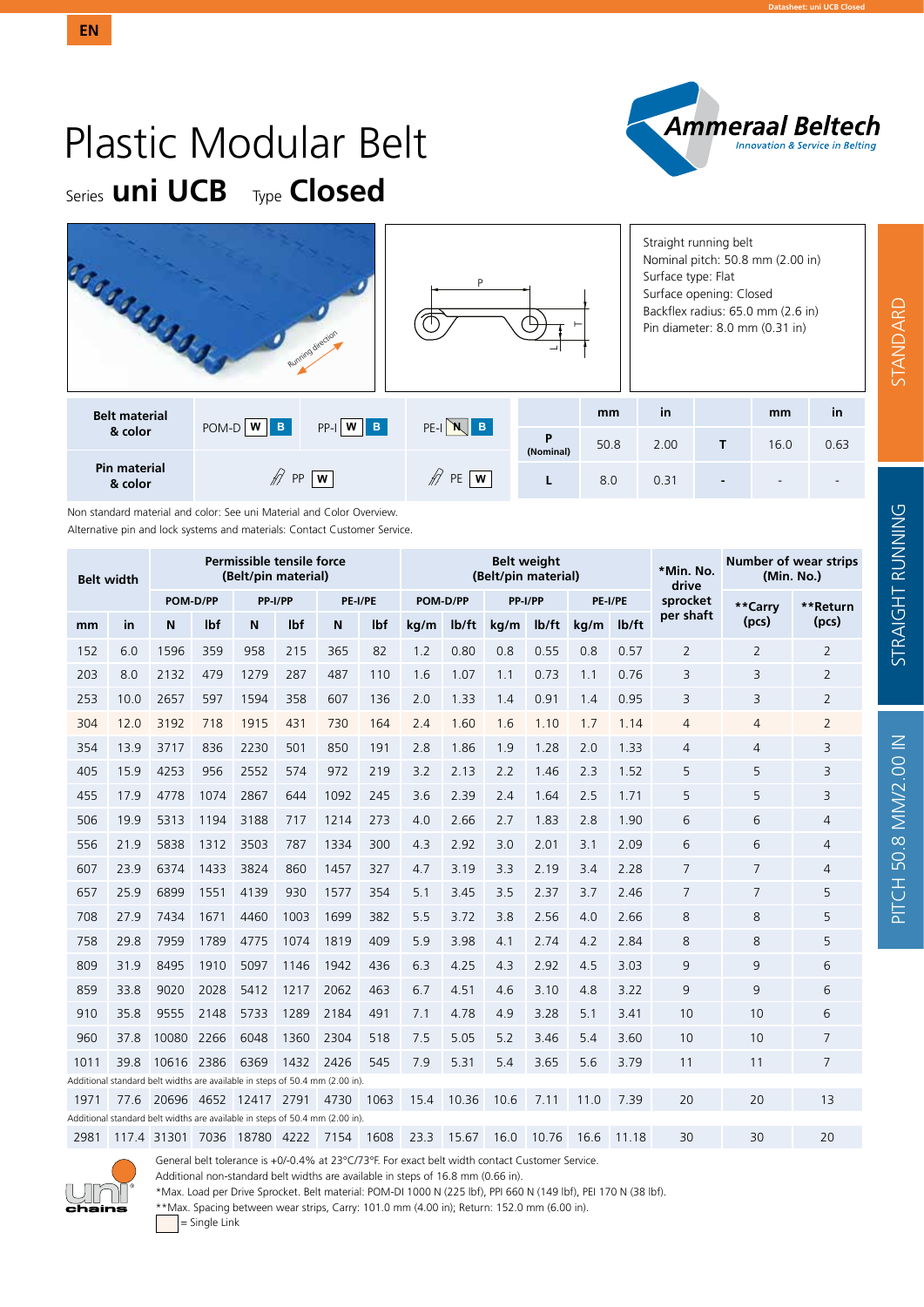# **Accessories**

### **Flight**





| <b>Type</b> | <b>Material &amp; color</b>                                       | $\boldsymbol{\mathsf{H}}$ |      | Link | Width |      | Indent both sides |                      |  |
|-------------|-------------------------------------------------------------------|---------------------------|------|------|-------|------|-------------------|----------------------|--|
|             |                                                                   | mm                        | in   | size | mm    | in   | mm                | $\mathop{\text{in}}$ |  |
|             |                                                                   | $5.0$                     | 0.20 | K600 | 151.0 |      |                   |                      |  |
|             |                                                                   | 10.0                      | 0.39 |      |       | 5.94 | 3.0               | 0.12                 |  |
|             |                                                                   | 25.4                      | 1.00 |      |       |      |                   |                      |  |
| Flat        | POM-D W<br>$\vert\mathbf{B}\vert$<br>PP-I<br>$\, {\bf B} \,$<br>W | 50.8                      | 2.00 |      |       |      | $0.0\,$           | $0.0\,$              |  |
|             | $\vert\mathbf{B}\vert$<br>PE-I<br>N                               | 76.2                      | 3.00 |      |       |      |                   |                      |  |
|             |                                                                   | 101.6                     | 4.00 |      |       |      |                   |                      |  |
|             |                                                                   | 101.6                     | 4.00 |      |       |      | $34.0*$           | 1.34                 |  |
|             |                                                                   | 152.4                     | 6.00 |      |       |      | 0.0               | 0.00                 |  |

\*Indent only in one side.

Depending on height and spacing the use of product supports may influence the backflex radius. Other flights are avaliable: see uni MPB Flights datasheet.

# **Accessories**

# **Side Guard**



\*34.0 mm (1.34 in) combined with flight. Increment: 8.4 mm (0.33 in).

Note: Backflex radius when Side Guards are used: 200.0 mm (7.90 in)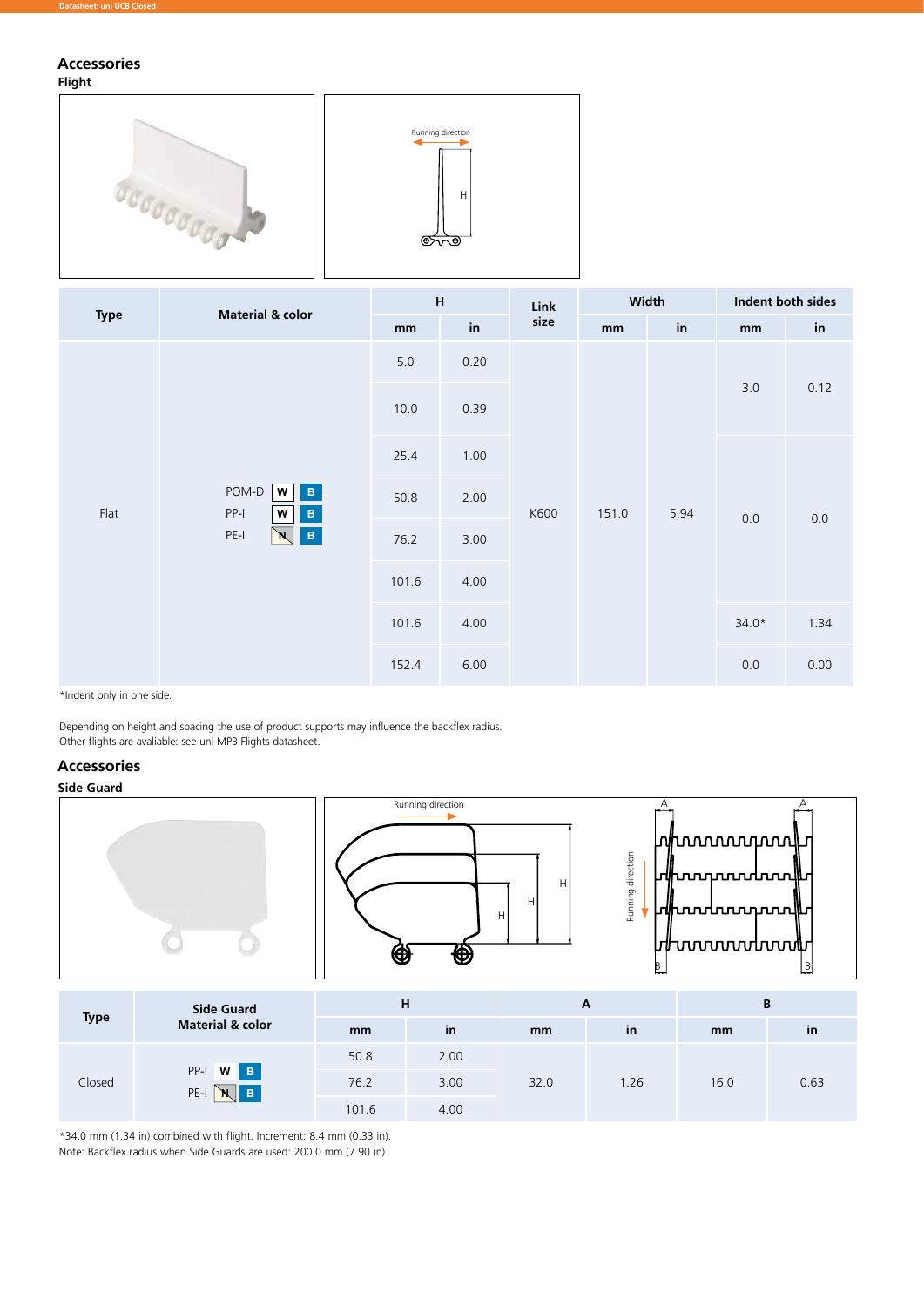## **Sprocket**

|                 |              |                          |      |      | <b>Bore size</b>            |      |      |      |      | Overall | diameter | Pitch- | diameter | <u>d</u><br>Ни | diameter | Dimension | ∢    | Dimension | മ    | Vew          | $\overline{5}$<br>PA6 | Ł<br>PA6 |
|-----------------|--------------|--------------------------|------|------|-----------------------------|------|------|------|------|---------|----------|--------|----------|----------------|----------|-----------|------|-----------|------|--------------|-----------------------|----------|
| No of teeth     |              | 1.00<br>크.               |      | 1.18 | 1.25                        | 1.50 | 1.57 | 2.36 | 2.50 |         |          |        |          |                |          |           |      |           |      | row/One      |                       |          |
|                 | Pilot bore   | $\widetilde{\mathbf{E}}$ | 25.4 | 30.0 | $\infty$<br>$\overline{31}$ | 38.1 | 40.0 | 60.0 | 63.5 | mm      | in       | mm     | in       | mm             | in       | mm        | in   | mm        | in   | Single I     | Molded                | Machined |
| Z08             | $\checkmark$ |                          |      |      |                             |      |      |      |      | 132.9   | 5.23     | 132.8  | 5.23     | 65.0           | 2.56     | 53.3      | 2.10 | 74.9      | 2.94 | $\checkmark$ | $\checkmark$          |          |
| Z10             | $\checkmark$ |                          |      |      |                             |      |      |      |      | 166.3   | 6.55     | 164.4  | 6.47     | 65.0           | 2.56     | 70.2      | 2.76 | 90.7      | 3.57 | $\checkmark$ | $\checkmark$          |          |
| Z <sub>10</sub> |              |                          |      |      |                             |      |      |      |      | 166.3   | 6.55     | 164.4  | 6.47     | 120.0          | 4.72     | 70.2      | 2.76 | 90.7      | 3.57 | $\checkmark$ | $\sqrt{}$             |          |
| $212 \sqrt{}$   |              |                          |      |      |                             |      |      |      |      | 198.6   | 7.82     | 196.3  | 7.73     | 65.0           | 2.56     | 86.8      | 3.42 | 106.6     | 4.19 | $\checkmark$ | $\checkmark$          |          |
| Z12             |              |                          |      |      |                             |      |      |      |      | 198.6   | 7.82     | 196.3  | 7.73     | 120.0          | 4.72     | 86.8      | 3.42 | 106.6     | 4.19 | $\checkmark$ | $\checkmark$          |          |
| Z16             |              |                          |      |      |                             |      |      |      |      | 263.8   | 10.39    | 260.4  | 10.25    | 150.0          | 5.90     | 119.7     | 4.71 | 138.7     | 5.46 | $\checkmark$ |                       |          |

**Molded sprocket Machined sprocket**



Other sprocket sizes are available upon request. Other bore sizes on sprockets are available upon request. Max. load per sprocket shown does not take bore size into account. Please also ensure that sufficient size shaft is chosen for corresponding load. Width of tooth  $=$  Single row 9.5 mm (0.37 in) Width of One-part sprocket  $=$  Single row: 42.3 mm (1.67 in)

# **uni UltraClean Two-Part Sprocket**

| No. of teeth                                                |                  |      | <b>Bore size</b> |      | Overall | diameter | Pitch- | diameter | Hub-             | diameter       | Dimension | ⋖    | Dimension | $\mathbf{a}$ |                    | ξ<br>PA6 |
|-------------------------------------------------------------|------------------|------|------------------|------|---------|----------|--------|----------|------------------|----------------|-----------|------|-----------|--------------|--------------------|----------|
|                                                             | 르.               | 1.50 | 1.57             | 2.36 |         |          |        |          |                  |                |           |      |           |              |                    |          |
|                                                             | $\sum_{i=1}^{n}$ | 38.1 | 40.0             | 60.0 | mm      | in       | mm     | in       | mm               | in             | mm        | in   | mm        | in           | Single row/One way | Moulded  |
| Z8                                                          |                  |      |                  |      | 132.9   | 5.23     | 132.8  | 5.23     | 80.0             | 3.15           | 53.3      | 2.10 | 74.9      | 2.94         | ✔                  |          |
| Z10                                                         |                  |      |                  |      | 166.3   | 6.55     | 164.4  | 6.47     | 1126.0<br>2118.0 | 14.96<br>24.65 | 70.2      | 2.76 | 90.7      | 3.57         | √                  |          |
| Z12                                                         |                  |      |                  |      | 198.6   | 7.82     | 196.3  | 7.73     | 1126.0<br>2118.0 | 14.96<br>24.65 | 86.8      | 3.42 | 106.6     | 4.19         | √                  |          |
| Moulded uni<br><b>UltraClean</b><br><b>TwoPart Sprocket</b> |                  |      |                  |      |         |          |        |          |                  |                |           |      |           |              |                    |          |





Width of UltraClean Two-part sprocket = Single row: 44.0 mm (1.73 in) Width of UltraClean Two-part sprocket, tooth = Single row: 9.5 mm (0.37 in)

**Datasheet: uni UCB Closed** 

uni Retainer Rings: See uni Retainer Ring data sheet. For correct sprocket position: See uni Assembly Instructions for uni UCB. For more detailed sprocket information. contact Customer Service.